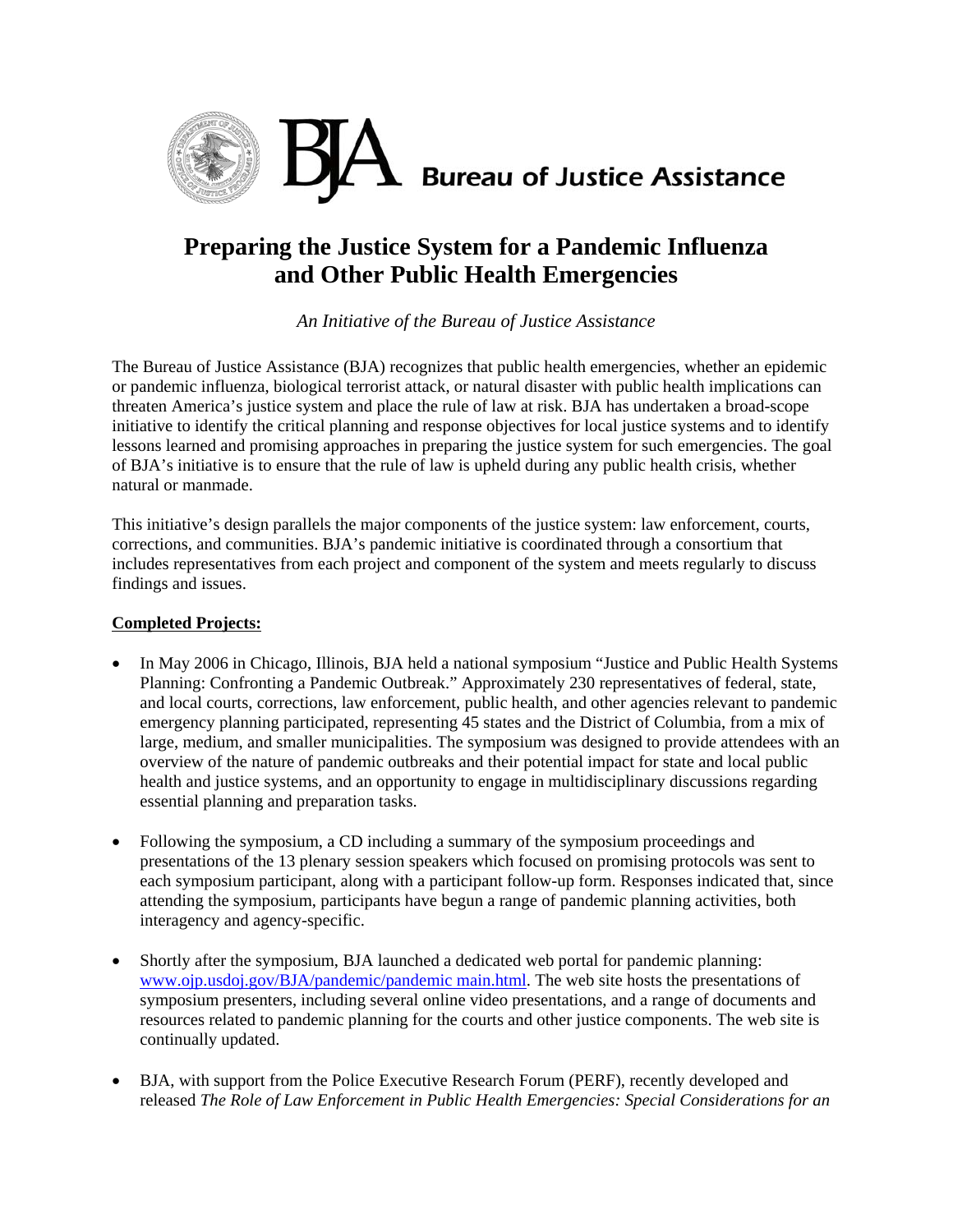*All-Hazards Approach*, designed to guide law enforcement planning efforts related to public health emergencies.

- Since the development of this initiative, BJA has provided technical assistance to several jurisdictions, relying on a multidisciplinary pool of consultants drawn from the public administration and public health communities identified in the course of preparing for the BJA national symposium. To date, technical assistance has been provided to three state supreme courts, various associations, and law enforcement representatives responsible for planning within their own agencies.
- BJA has provided outreach to many justice components and organizations regarding planning for public health emergencies, raising awareness and identifying ongoing preparations. BJA also has developed a strong working relationship with the Department of Health and Human Services' Public Health Service (PHS) and the Centers for Disease Control and Prevention (CDC).

#### **Ongoing Efforts:**

#### **Courts:**

*Pandemic Influenza—Courts Technical Assistance Project (American University (AU)):* BJA has awarded funds to AU to assist local and state courts in undertaking planning and implementation processes critical to ensure that state judicial systems have the ability to maintain the rule of law in a pandemic crisis. This unique initiative will extend through calendar year 2007 and is comprised of three main elements:

- 1. Preparation of a guide on pandemic planning for courts: An intensive effort to create a guide for courts as they develop and implement a pandemic influenza preparedness plan. The guide, entitled *Guidelines for Pandemic Emergency Preparedness Planning: A Road Map for Courts,* was produced by an 8-member, multidisciplinary task force representing expertise in the areas of judicial processes, public health administration, law enforcement, and judicial/public health system coordination. The guide is expected to be released by BJA in Spring 2007.
- 2. Preparation of multi-media briefing materials: AU is developing a multi-media presentation on pandemic emergency preparedness based on the *Guideline* and incorporating materials prepared by various contributors to the BJA-sponsored symposium. This training package will be distributed to judicial education offices in each of the state court systems and to State Administering Agencies (SAA) for use in their respective in-state training activities. One national, or two regional, "train the trainers" programs are also planned.
- 3. Delivery of technical assistance to state and local courts: Using multidisciplinary consultants drawn from the public administration and public health communities, this project provides technical assistance to courts already undertaking or imminently involved in undertaking pandemic preparedness planning.

*Outreach to State Court Systems (National Center for State Courts (NCSC)):* NCSC is actively involved with BJA's pandemic planning activities. NCSC staff served on the BJA task force to develop the *Pandemic Planning Guideline for Courts,* and participate in BJA's consortium meetings. NCSC also serves as secretariat for the Conference of Chief Justices/Conference of State Court Administrators and is therefore in a position to promote communication between BJA and the state courts regarding these pandemic planning initiatives.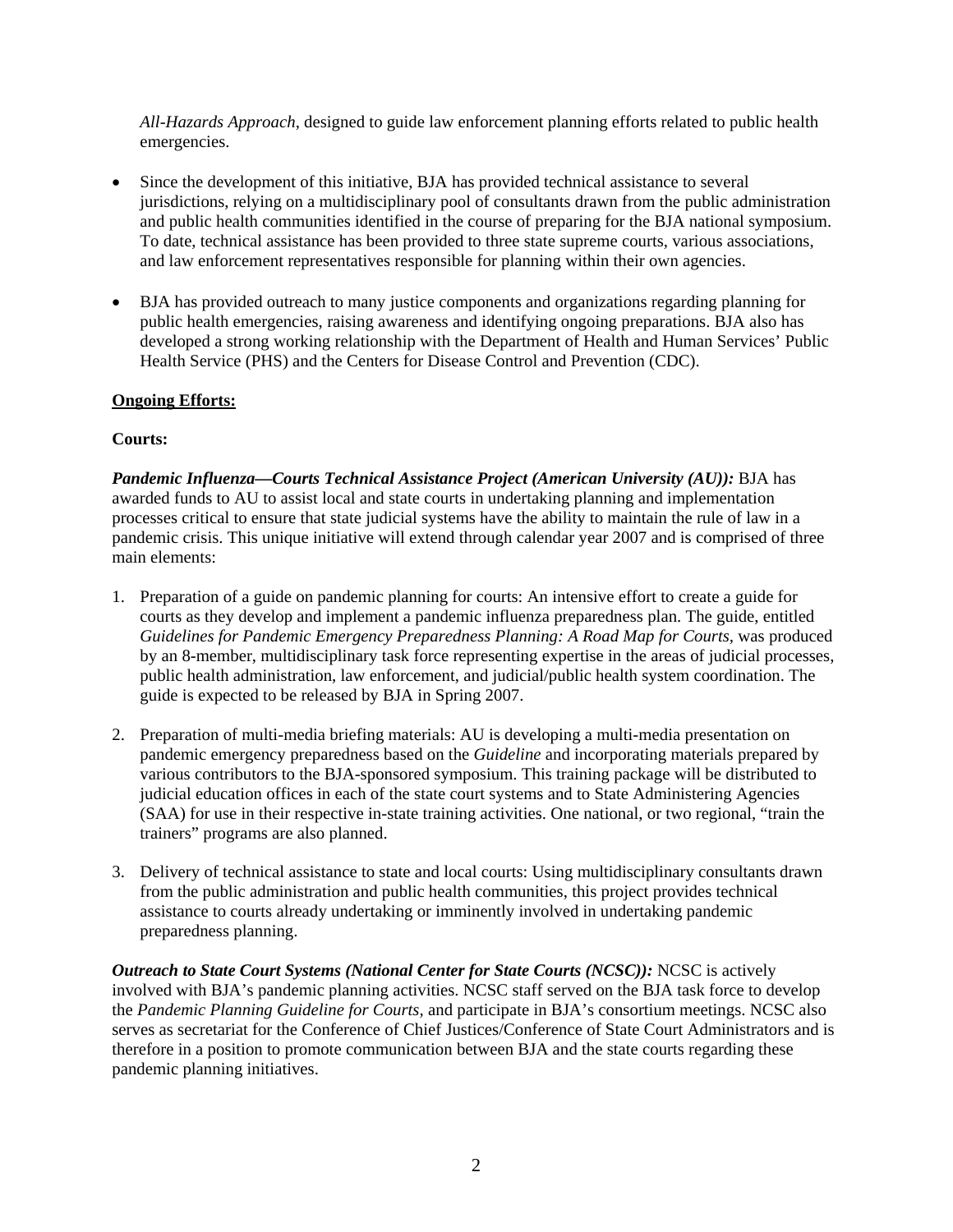*Continuity of Operations Planning for Court Systems (American University and National Center for State Courts*): NCSC is developing a COOP (Continuity of Operations Plan) guideline for courts to complement the court pandemic preparedness initiatives underway. Since May 2006, BJA, through American University, has provided technical assistance for COOP planning to various state court systems, assisted local district or state's attorneys in developing a template for COOP planning, and addressed various judicial associations on this topic. This project will continue to provide assistance to state and local courts in continuity of operations planning.

## **Law Enforcement:**

*Pandemic Planning for Law Enforcement and Public Safety Agencies (Police Executive Research Forum (PERF):* With BJA support, PERF is currently examining law enforcement's preparation and planning processes for public health emergencies, with an emphasis on pandemic influenza. The BJA/PERF project focuses on three primary areas:

- 1. Occupational medicine programs in law enforcement agencies (including police and fire clinics, general wellness programs, and medical, psychological, and physical fitness screening).
- 2. Risk communications between law enforcement officials and the public (including planning for communications management during a public health emergency, and the development of message templates).
- 3. Law enforcement continuity of operations plans (COOPs provide for departmental survival in the case of a public health emergency, with particular focus on human resources/staffing issues).

*Use of Volunteers in Responding to Public Health Emergencies (International Association of Chiefs of Police (IACP) Volunteers in Police Service (VIPS) Program):* With BJA support, IACP is developing materials for volunteers as they provide vital support to sworn officers and civilian personnel during a public health emergency or other disaster. The project is creating several products to further volunteer participation including:

- 1. A training module on developing volunteer programs and opportunities to address disasters, including public health emergencies.
- 2. A VIPS and disaster response training curriculum.
- 3. An educational video highlighting the role volunteers have in preparing for and responding to disasters.

IACP also will provide technical assistance to law enforcement agencies interested in starting or expanding a volunteer program targeting disaster preparedness.

*Preparing Law Enforcement Families for a Public Health Crisis (Fraternal Order of Police):* The Fraternal Order of Police is developing guidelines for use by local, state, and federal law enforcement agencies to design and implement a law enforcement family readiness plan during a pandemic outbreak. These guidelines will help address a critical issue; in the event a pandemic outbreak calls for an extended deployment or the evacuation of a widespread area, law enforcement officers need to be assured that their families will be taken care of, freeing them to answer the call of duty.

*Agency Collaboration and Achieving Citizen Compliance:* BJA is supporting the development of two publications related to successful planning and implementation of pandemic plans: (1) *Public Safety-*